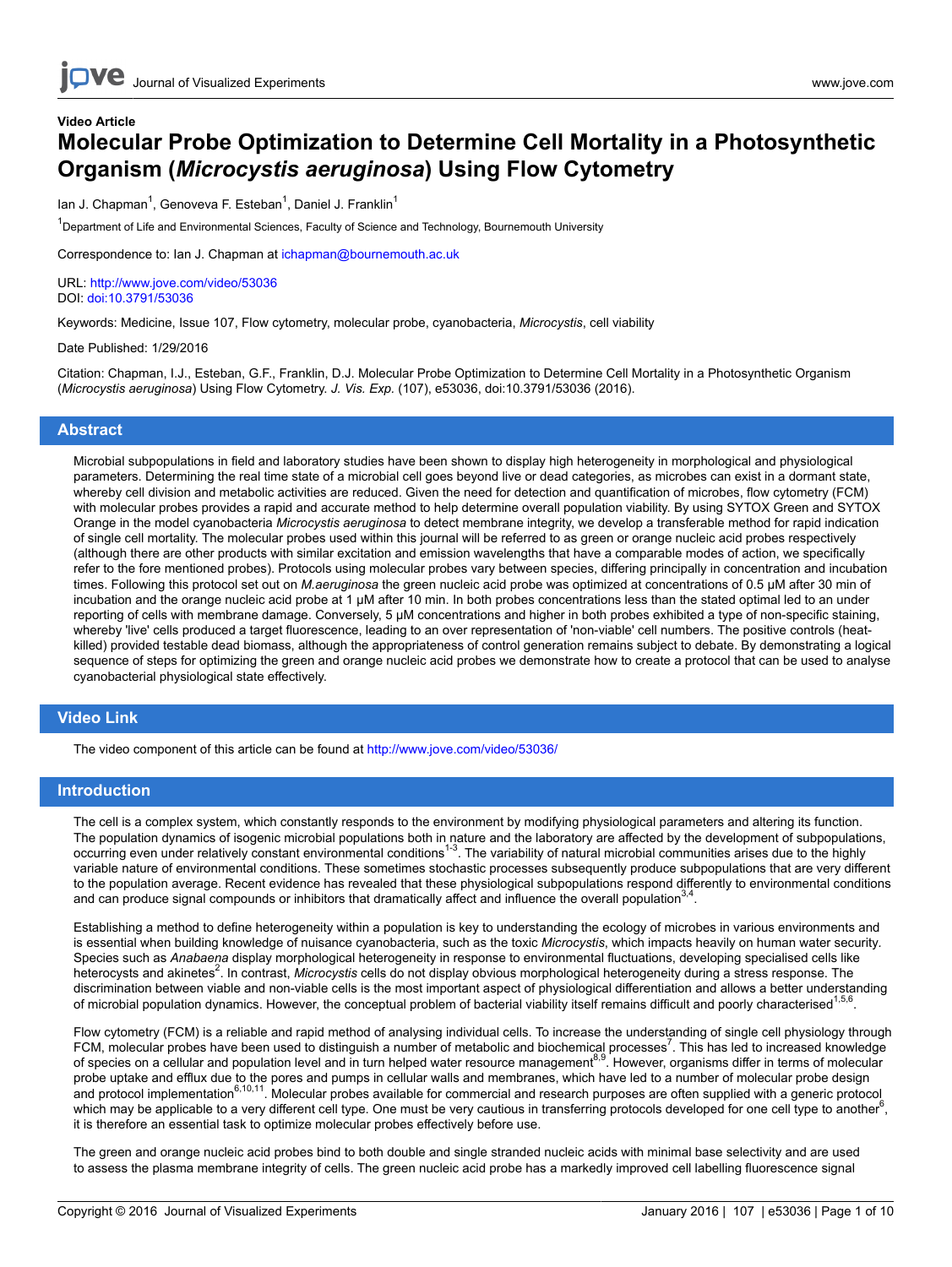**Dve** Journal of Visualized [Experiments](http://www.jove.com) [www.jove.com](http://www.jove.com)

compared to other molecular probes, such as propidium iodide-based compounds<sup>12</sup>, which can also act as an indicator of cell viability. The term 'cell viability' here assumes that DNA degradation occurs after the loss of plasma membrane integrity. The nucleic acid probes are unsymmetrical cyanine dyes with three positive charges and cannot enter cells with intact membranes under characterised concentrations, in<br>both eukaryotic<sup>11,13</sup> and prokaryotic<sup>14,15</sup> organisms. The binding of a nucleic a of fluorescence emissions from endogenous signals in cells that have their membrane integrity compromised. Although molecular probes such as the green nucleic acid probe can be a good indicator of single cell physiology, there is a need to optimize each probe with the intended target organism, as incubation times have varied from 7 min - 30 min and concentration ranges from 0.1 µM - 0.5 µM in *Microcystis* experiments alone $<sup>1</sup>$ </sup> .

Here we present a protocol to optimize the cytometric assays of green and the relatively new orange nucleic acid probes (which to date not been tested on the cyanobacterial species *M.aeruginosa*). The following developed methodology can then be transferred to other species and used as a platform for optimizing protocols in other molecular probes, thereby increasing the understanding of microbes and their ecological behavior.

### **Protocol**

## **1. Preparation of the Molecular Probe and Flow Cytometer**

- 1. Dilute stock solutions of the nucleic acid probes, which are supplied as a 5 mM solution in dimethylsulfoxide (DMSO) to aliquots of required concentrations in ultrapure filtered  $H_2O$ .
- 2. Store the nucleic acid probes in dark conditions between  $-5\,^{\circ}$ C and  $-25\,^{\circ}$ C until use.
- 3. Turn on the flow cytometer and load software package (see table of Materials/Equipment for FCM specifications).
- 4. Place an empty haemolysis tube (12 x 75 mm) on the sample injection probe (SIP), click unclog and then back flush to start the FCM cleaning process.

**NOTE**: Some sample stages for the SIP can accommodate several types of tubes including microcentrifuge tubes. The molecular probe diluent and sheath fluid used in the FCM apparatus is from an analytical grade "type 1" 0.22 µm membrane filtered source.

- 5. Place a fresh haemolysis tube with 2 ml of ultrapure filtered H<sub>2</sub>O on the SIP, set a time limit for 10 15 min and a fluidic speed to fast (or a flow rate of >66 ul/min).
- 6. Select a new data cell, put on relevant thresholds for fluorescence and light scatter channels to reduce background noise and click 'run'.
- 7. If the total events per second are not below the manufacturers' recommendation, then run a 2 ml sample of decontamination solution for 2 min on fast and then repeat steps 1.4 & 1.5.

**NOTE**: Please check manufacturers' recommendations for FCM start-up cleaning protocols, as they can vary between models. Testing for specific thresholds also needs to be in line with the FCM model as some equipment allows the user to apply voltages gains to the photomultiplier tubes (PMTs) enhancing or decreasing the electrical signal recorded from the optical detectors. The FCM model used in this experiment has fixed voltage PMTs and used a threshold of 80,000 forward light scatter (FSC-H) to exclude particles smaller than 2.0 µm and electronic noise.

## **2. Preparation of Cultures and Initial Cell Counts**

- 1. Autoclave 98 ml of ultrapure filtered H<sub>2</sub>O and 2 ml of algal media (x50 concentration) in a 250 ml beaker for 20 min at 120 °C.
- 2. From an initial monoculture of *M.aeruginosa* (PCC 7806) in a high steady state density place 2 ml of the sample into a tube under the SIP. Disaggregate any colony formation by vortexing or sonication<sup>20</sup> and confirm evenly dispersed cells through light microscopy. **NOTE**: Excessive exposure to ultrasonic waves can lead to cell lysis and should be used with caution. Since sonication can collapse gas vesicles (as found in species like *M.aeruginosa*) outputs such as side light scatter (SSC-H) intensity can become more sensitive.
- 3. Within the FCM software, select a histogram plot to record data from forward light scatter (FSC-H) and configure the plot specifications by clicking "log" to view in a log scale on the axis.
- 4. In a separate output, select another histogram (log axis) to record natural fluorescence such as the accessory photosynthetic pigment phycocyanin (FL4-H, 675 ± 12.5 nm), found in *M.aeruginosa*.
- 5. Use a light source that can excite phycocyanin and a detector which can filter the emissions from the resulting fluorescence. **NOTE**: Photosynthetic pigment such as chlorophyll can be excited with the commonly used 488 nm blue laser, whereas phycocyanin is<br>excited over 600 nm and will only be detected with a red light source<sup>21</sup>. Check with the sources and the spectra of emission detectors, here both a 488 nm and a 640 nm laser were used along with a 675 ± 12.5 nm optical filter.
- 6. For recording of the highest resolution select settings closest to the core size of the target organism (10 µm) and a relatively slow flow rate  $(14 \text{ ul/min})$ .
	- **NOTE**: For the best resolution samples should be run according to manufactures recommendation of events per second.
- 7. Before acquiring data use a threshold to gate out light scatter and / or fluorescence signals that are caused by electronic background noise or cell sample debris.
- 8. Select a new data cell, create a density plot with FSC-H and SSC-H parameters on a log scale and click run.
- 9. If sample density leads to an excessive event rate, dilution steps can be taken to increase accuracy and precision.
- 10. On the density plot apply software gates from the previous histogram to exclude low level scatter signals, produced by background noise or debris (FSC <320,000). Conversely gate the higher relative fluorescence phycocyanin signals from cells and only include these events (FL4, 56,000 - 1,950,000).
- 11. Use the number of cells recorded in the gated areas and divide it by the total volume of sample that has passed through the FCM, to work out how many cells per ml.

**NOTE**: The FCM model used here has a microprocessor controlled peristaltic pump system allowing sample volume to be determined. Other FCM equipment may require a calibrated bead suspension or a calculation of H<sub>2</sub>O weight/volume differences to verify total sample volume.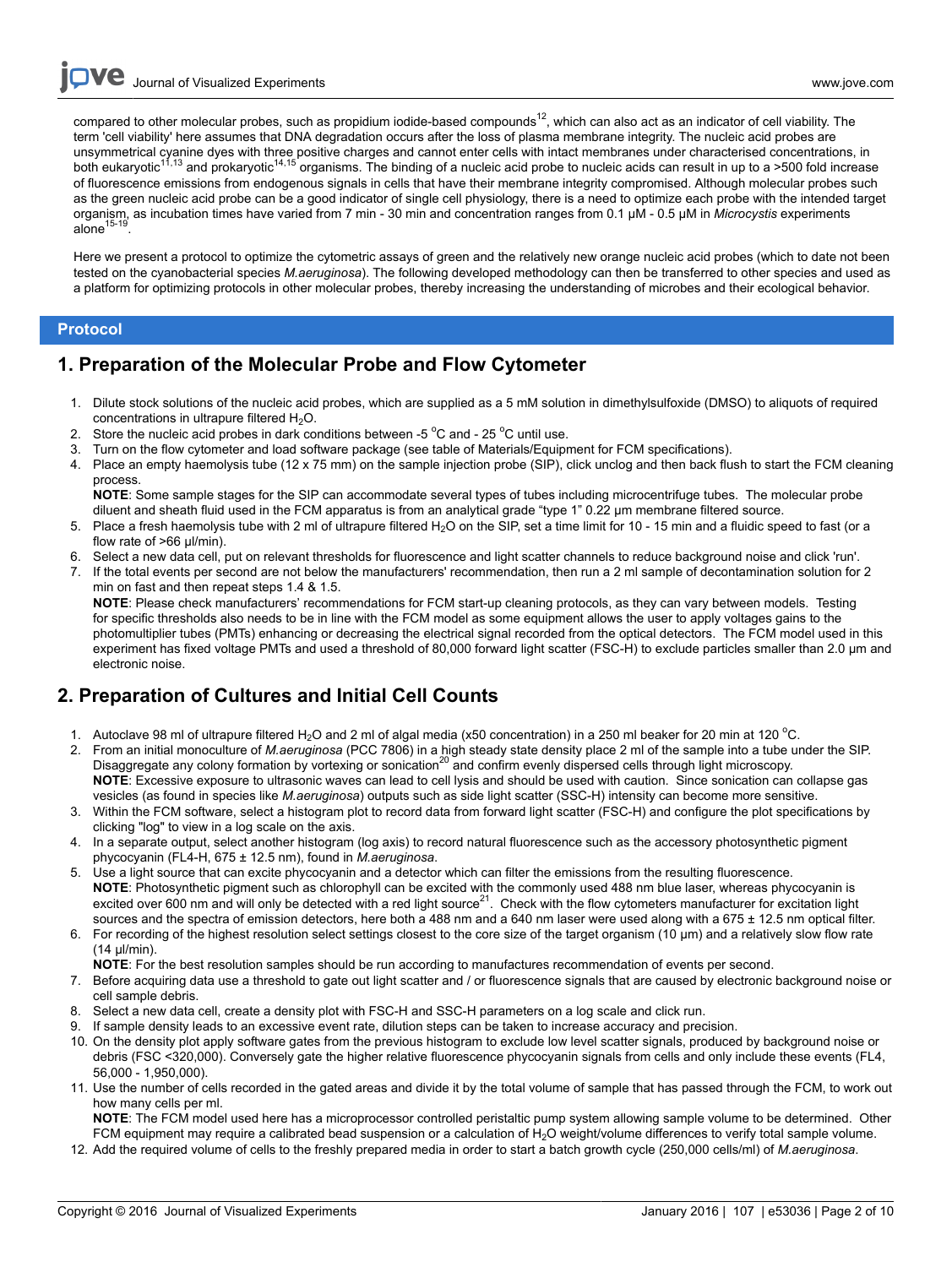**NOTE**: Species will differ in growth rates depending on their *in-situ* environment parameters and nutrient availability, so a batch cycle should be pre-recorded to determine life cycle phases.

# **3. Optimization of Molecular Probe Cell Uptake**

- 1. Harvest half of the *M.aeruginosa* culture prepared in step 2 from an exponential phase and use as a 'live' control. **NOTE**: Samples diluted from a high density culture straight to an exponential phase may affect optimization results through dead cell turnover, compared to that of cultures inoculated from an initial lag / induction phase.
- 2. Prepare the other half as a 'dead' control by using methods such as 70% ethanol, heating samples at 60  $^{\circ}$ C for 1 hr, paraformaldehyde or 4% formaldehyde for 30 min<sup>6,11,22</sup>. Check variations in the samples microenvironment (e.g., pH). **NOTE**: The positive, heat-killed, 'dead' control in *M.aeruginosa* is distinguished from a 'live' sample through its decrease in phycocyanin
- signals. Inducing mortality by other methods may not cause the same output and will vary in species.
- 3. Set up mixed samples using different ratios of 'live' and 'dead' samples (*e.g.*, 0%, 25%, 50%, 100%).
- 4. Disaggregate colony formation by vortexing or sonication and check pH.
- 5. Select a 488 nm laser alongside detectors which can record fluorescence from the green (FL1, 530 ± 15 nm) and orange (FL2, 585 ± 20 nm) nucleic acid probes and the 640 nm laser to record phycocyanin signals through its respective detector. **NOTE**: When bound to DNA, the green nucleic acid probe has an approximate fluorescence excitation wavelength of 504 nm and emission maxima of 523 nm, whilst the orange nucleic acid probe has an excitation wavelength of 547 nm and emissions maxima of 570 nm. A 488 nm argon ion solid state laser can be employed to excite both molecular probes, however, a green laser (up to 547 nm) will produce a higher orange fluorescence.
- 6. As a starting point, introduce the molecular probe with manufacturers recommended concentration to the 50% 'live' and 50% 'dead' culture and incubate in the dark.
- 7. Select a new data cell, place the sample under the SIP with thresholds and triggers that will reduce background noise (FSC-H 80,000).
- 8. Create a density plot with FSC-H and SSC-H parameters, and three histograms. One histogram using the respective molecular probe optical detector channel (FL1 or 2), one to detect phycocyanin emissions (FL4-H) and the other FSC-H, all on a log scale.
- 9. Incubate the samples of *M.aeruginosa* with the nucleic acid probes in darkness for up to 60 min, recording in separate data cells, at a number of time points (1, 5, 10, 15, 30 and 60 min). **NOTE**: When adjusting parameters such as pH check with manufactures for potential reactions from certain chemicals (for the tested nucleic
- acid probes a buffer cannot contain phosphates or high levels of monovalent or divalent cations, as the binding with DNA will be reduced). 10. Apply a software gate to only include the FSC-H histogram (320,000 - 1,500,000) for the target organisms cell size, into the respective fluorescence probe channel histogram. **NOTE**: The concentrations used in this protocol were 0.05, 0.1, 0.5, 1, 5, 10, 50 and 100 µM, which can be altered by either increasing or decreasing the volume of *M.aeruginosa* sample or initial stock solution of nucleic probes.
- 11. In the fluorescence probe channel, apply another inclusive software gate to the highest peak in the histogram (green FL1-H, 240,000 1,650,000, orange FL2-H, 30,000 - 165,000) and subsequently gate that positive probe fluorescence into the density plot.
- 12. Run steps 3.1 3.11 with 100% "live", 100% 'dead' and all mixed culture samples, adjusting the molecular probe concentrations (e.g x 0.1 to x 10) and / or temperature and pH levels if necessary.
- 13. Compare the number of positive molecular probe fluorescence signals to the original cell density of 'dead' cells (taken from half total FSC-H or a 100% 'dead' culture) to find the total percentage of cells stained with the nucleic acid probes.
- 14. Do this for each time period within each concentration to find the optimal protocol for the highest percentage of cell nucleic probe uptake without producing non-specific staining (use the means in a One-Way ANOVA or Kruskal-Wallis one-way analysis of variance, if the data is non-parametric).

# **4. Molecular Probe Fluorescence Discrimination**

- 1. For testing of fluorescence interference / overlap from intrinsic or non-specific cell staining select the 50% 'live' and 50% 'dead' mixed culture data and take off all gates.
- 2. Apply a software gate to only include the FSC-H histogram (320,000 1,500,000) for the target organisms cell size, into the phycocyanin channel histogram.
- 3. Gate the highest phycocyanin peak and label as 'live', with the addition of the lowest peak labelled as 'dead'.
- 4. Perform a further gate step into the respective molecular probe fluorescence histogram channel, using one at a time, the 'live' and then 'dead' phycocyanin (FL4) signals, recording both mean wavelengths. **NOTE**: The mode for inducing mortality in this experiment was done by heat treatment, which under this protocol clearly decreases phycocyanin signals. Other methods of producing populations of 'dead' cells may yield different outputs in the acquired runs.
- 5. Ratio the mean wavelengths of the positive molecular probe fluorescence ('dead') and the intrinsic / non-specific signal ('live') to determine protocol sensitivity.

**NOTE**: To improve fluorescence discrimination of 'live' and 'dead' populations, increase the carbon source to active stain uptake in nutrient depleted cells or ethylenediaminetetraacetic acid (EDTA) to improve cell wall permeability and resulting fluorescence signals<sup>6</sup>. Limited compensation in some FCM models for spectral overlap can be performed by user-manipulated pairwise correction during sample acquisition (PMT voltage changes) or from post-analytical specialised software.

6. Select the optimized protocol where the highest amount of 'dead' cells has been stained without the occurrence non-specific staining. If a number of test have similar results accept the protocol with the lowest concentration and incubation time, along with good fluorescence signal discrimination. Follow manufactures instructions for the cytometer shutdown procedure.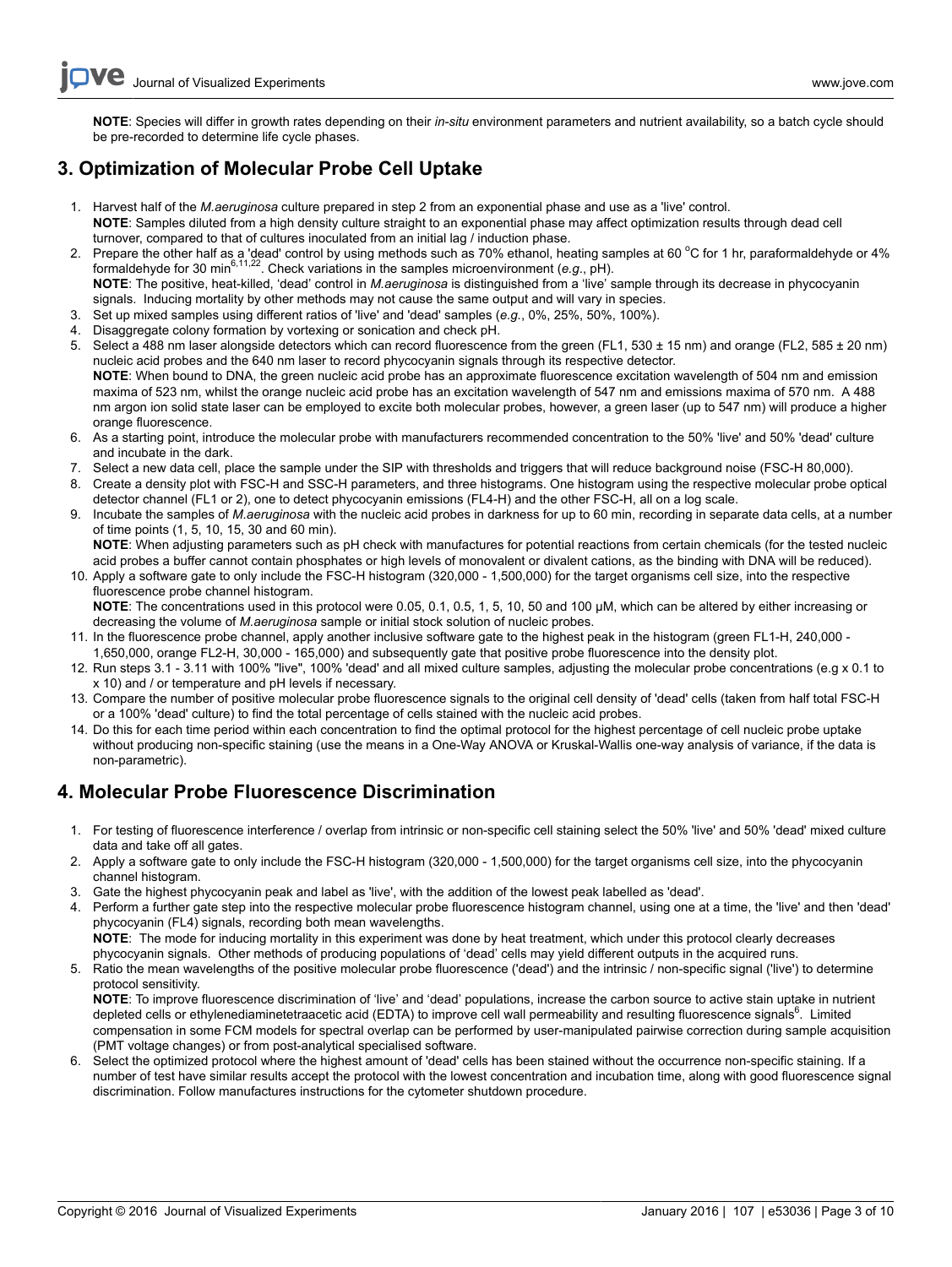### **Representative Results**

Forward light scatter (FSC) and side light scatter (SSC) outputs from an *M.aeruginosa* batch culture in exponential phase provides information on cell size (diameter) and internal granularity respectively (**Figure 1A**). FSC can discriminate cells that are too large and / or small to be *M.aeruginosa*. This discrimination or gating can be done by refining data between certain points of a FSC output (**Figure 1C**). Phycocyanin, a major constitution of *M.aeruginosa* photosynthetic apparatus produces a strong signal when interrogated by a red light source (ex: 640; em: 675 ± 12.5 nm), which can be used to further gate populations, similar to that done in FSC gating but with fluorescence (**Figure 1D**). From FSC and fluorescence signals, data can be gated from the original output (**Figure 1A**) to specific data on *M.aeruginosa* for final cell counts (**Figure 1B**).

Autofluorescence per cell in cyanobacteria populations differs as a function of physiological state. Here cells were harvested from an exponential phase culture showing relatively high far red fluorescence for a 'live' control population and the 'dead' control was exposed to 60 °C heat for 1 hr. When 'live' higher pigmented and 'dead' lower pigmented controls are mixed the decreasing shift in autofluorescence is clear (**Figures 2A&B**). The 'dead' cell fluorescence and FSC parameters can be used to discriminate the total cells that have taken up the molecular probe. In membrane compromised or 'dead' cells the nucleic acid probes will produce an additional signal either on; FL1 channel (530 ± 15 nm) for the green nucleic acid probe or FL2 channel (585 ± 20 nm) for the orange nucleic acid probe (**Figures 3A&B**), compared to the native 'live' fluorescence signal. Confirmation of both nucleic acid probes in cells with damage membranes can be seen through epifluorescence microscopy (**Figures 4A&D**).

The total percentage of cells that had been stained by the green nucleic acid probe was obtained from mixed samples, which were pre-gated to include only *M.aeruginosa* sized cells from a FSC-H histogram (320,000 - 1,500,000). In a 50:50 'live:dead' sample, green fluorescence cells gated from the highest peak in a FL1 (530 ± 15 nm) histogram was compared to original density in the 'dead' cell population (either by halving the total FSC-H or running a separate cell count on only the 100% 'dead' cell samples). Above 100% would indicate that non-specific staining occurs. The mean percentage of cells that had taken up the green nucleic acid probe ranged from; 15 ± 0.3 % in 0.05 µM after 1 min to 177.1 ± 5.1 % in 100 µM during 10 min of incubation (**Table 1**). Concentrations over 1 µM (not including) showed non-specific staining (*i.e*., 'live' cells that started to take up the molecular probe). A Two-Way ANOVA between the concentrations that did not exhibit non-specific staining (0.05 - 1 µM) and showed an overall significant difference in the interaction between the concentration of green nucleic acid probe and incubation time in *M.aeruginosa,F* (12, 40) = 6.48, *p <*0.001. There was a main effect across the concentrations of green nucleic acid probe used *F* (3, 40) = 836.92, *p <*0.001 and incubation times *F* (4,40) = 347.98, *p <*0.001. A Post-Hoc Tukey test indicated a significant difference between all concentrations except 0.5 and 1 µM (*p <*0.001) and a significant difference between all incubation times of 1 - 60 min (*p <*0.001). However, a Post Hoc Tukey Test from a One Way ANOVA revealed the mean uptake of green nucleic acid probe does not differ between 30 and 60 min for 0.05 µM (*p >*0.05) and 1 µM *(p >*0.05) (**Figure 5A**). The mean ratio of 'live' and 'dead' relative fluorescence signals in FL1 for discrimination of populations (measured through FL4) ranged in the green nucleic acid probe from the highest in 0.1 µM after 60 min of 714 ± 14.8 (RFU) to the lowest of 0.8 ± 0.0 (RFU) in 100 µM after 30 min (**Table 2**). Comparing the ratios of relative fluorescence units (RFU) for intensity discrimination in 'live' and 'dead' FL1 signals a Two Way ANOVA reports an overall significant difference in the interaction between concentrations and incubation times *F* (28,80) = 23.9, *p <*0.001 with the green nucleic acid probe . There was also a significant difference in the main effect across all concentrations *F* (7,80) = 475.41, *p <*0.001 and incubation times *F* (4,80) = 78.28, *p <*0.001. The discrimination ratios of fluorescence signals between the 'live' and heat killed 'dead' cells increased with time between concentrations of 0.05 µM and 1 µM but decreased between 5 µM and 100 µM (**Figure 5B**).

The percentage of cells which were stained with the orange nucleic acid probe saw a mean low percentage of 4 ± 0.3 %, in a concentration of 0.05 µM after 1 min, rising to 166 ± 3.5 % in 100 µM after 10 min of incubation (**Table 3**). Again concentrations over 1 µM also presented non-specific staining of live cells. A Two-Way ANOVA between the concentrations which showed no non-specific staining (0.05 - 1 µM) reported an overall significant difference in the interaction between all concentrations of the orange nucleic acid probe and incubation times in *M.aeruginosa, F* (12, 40) = 133.55, *p <*0.001. There was a statistically significant main effect across concentrations *F* (3, 40) = 6919.67, *p <*0.001 and incubation times *F* (3, 40) = 1161.45, *p <*0.001. However a Post Hoc Tukey test through a One Way ANOVA on just 1 µM indicated that incubation times between 10, 30 and 60 min had no statistical difference in the uptake of orange nucleic acid probe (all *p* >0.05) (**Figure 6A**). Fluorescence signal discrimination between 'live' and 'dead' stained populations in FL2 ranged in orange nucleic acid probe from the lowest of 0.3 ± 0.0 (RFU) after 60 min in 50 µM and 30 min in 100 µM to the highest of 158.3 ± 0.4 (RFU) after 60 min at a concentration of 0.1 µM (**Table 4**). A Two Way ANOVA reported an overall statistical significance in the interactions between concentrations and incubation time *F* (28, 80) = 28.12, *p <*0.001. The main effects of concentration *F* (7, 80) = 607.9, *p <*0.001 and incubation times *F* (4, 80) = 31.24, *p <*0.001 were also found to be all significantly different. Fluorescence discrimination between the signals from 'live' and heat killed 'dead' cells in FL2 increased with time between concentrations of 0.05 µM and 0.5 µM but decreased between 1 µM and 100 µM (**Figure 6B**). Therefore the optimal concentration for the green nucleic acid probe is 0.5 µM with an incubation time of 30 min and for the orange nucleic acid probe the optimal concentration is 1 µM incubated for 10 min.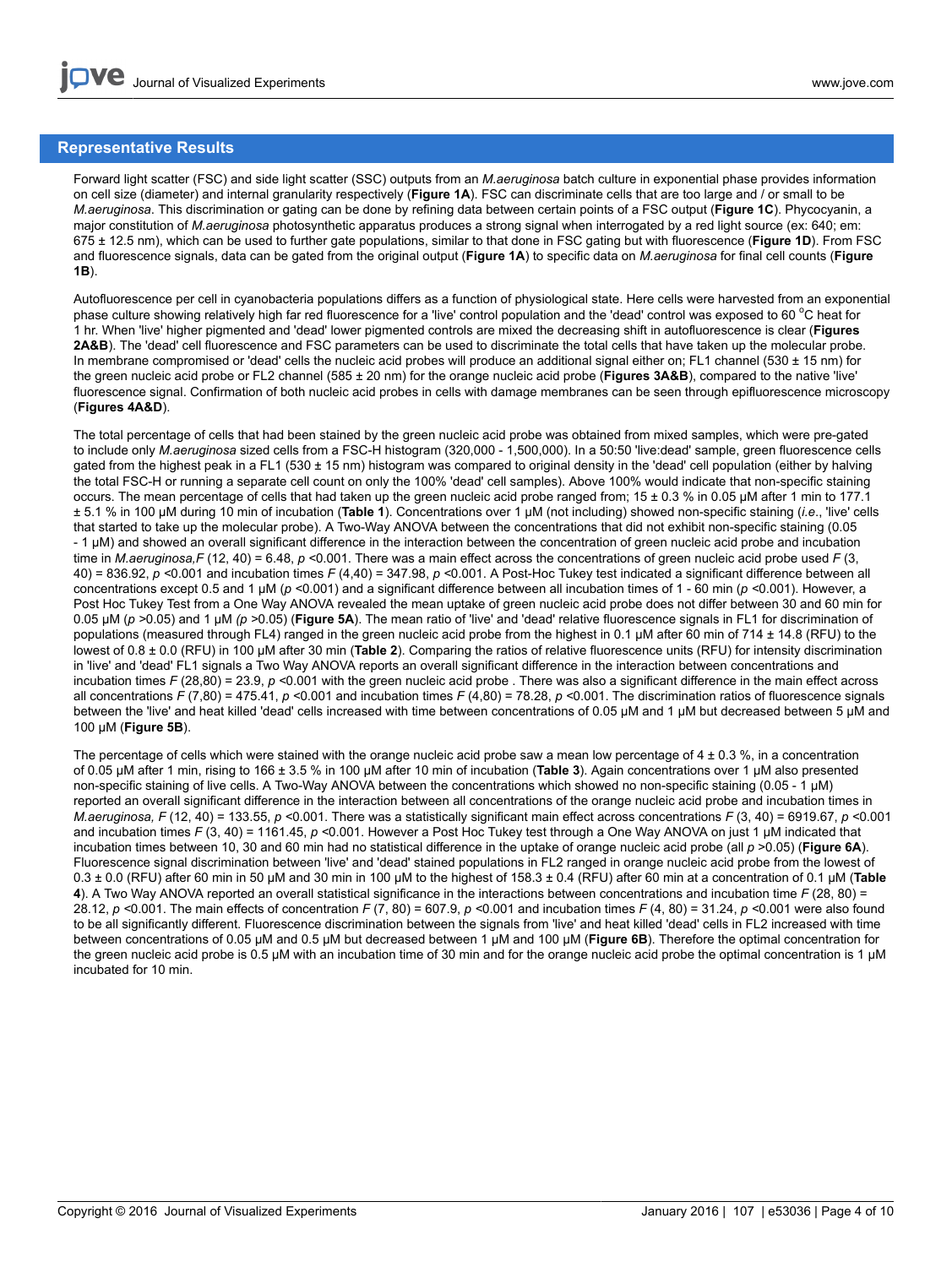

**Figure 1. FCM Outputs of** *M.aeruginosa* **Through FSC, SSC & Far Red Fluorescence (675 ± 12.5 nm).** (**A**) FSC and SSC of *M.aeruginosa* PCC 7806. (**B**) The same output as **Figure 1A** with gated FSC and far red fluorescence (ex: 640; em: 675 ± 12.5 nm). (**C**) FSC representing the sizes of the cell. The red lined arrow denotes the area that is gated to reduce background noise or other size particles. (**D**) High phycocyanin signals produced from *M.aeruginosa* in an exponential phase batch culture with red arrowed gated areas. [Please click here to view a larger](https://www.jove.com/files/ftp_upload/53036/53036fig1large.jpg) [version of this figure.](https://www.jove.com/files/ftp_upload/53036/53036fig1large.jpg)



**Figure 2. Phycocyanin Signal Shift in** *M.aeruginosa* **When Heat Treated.** Change of *M.aeruginosa* autofluorescence in 'live' and 'dead' cells used to validate nucleic acid probe uptake. (**A**) Far red signals shifting from a higher pigmented 'live' population (green) to a lower pigmented 'dead' population (red). (B) FSC and far red fluorescence combined outputs with a shift of nearly two orders of magnitude. [Please click here to](https://www.jove.com/files/ftp_upload/53036/53036fig2large.jpg) [view a larger version of this figure.](https://www.jove.com/files/ftp_upload/53036/53036fig2large.jpg)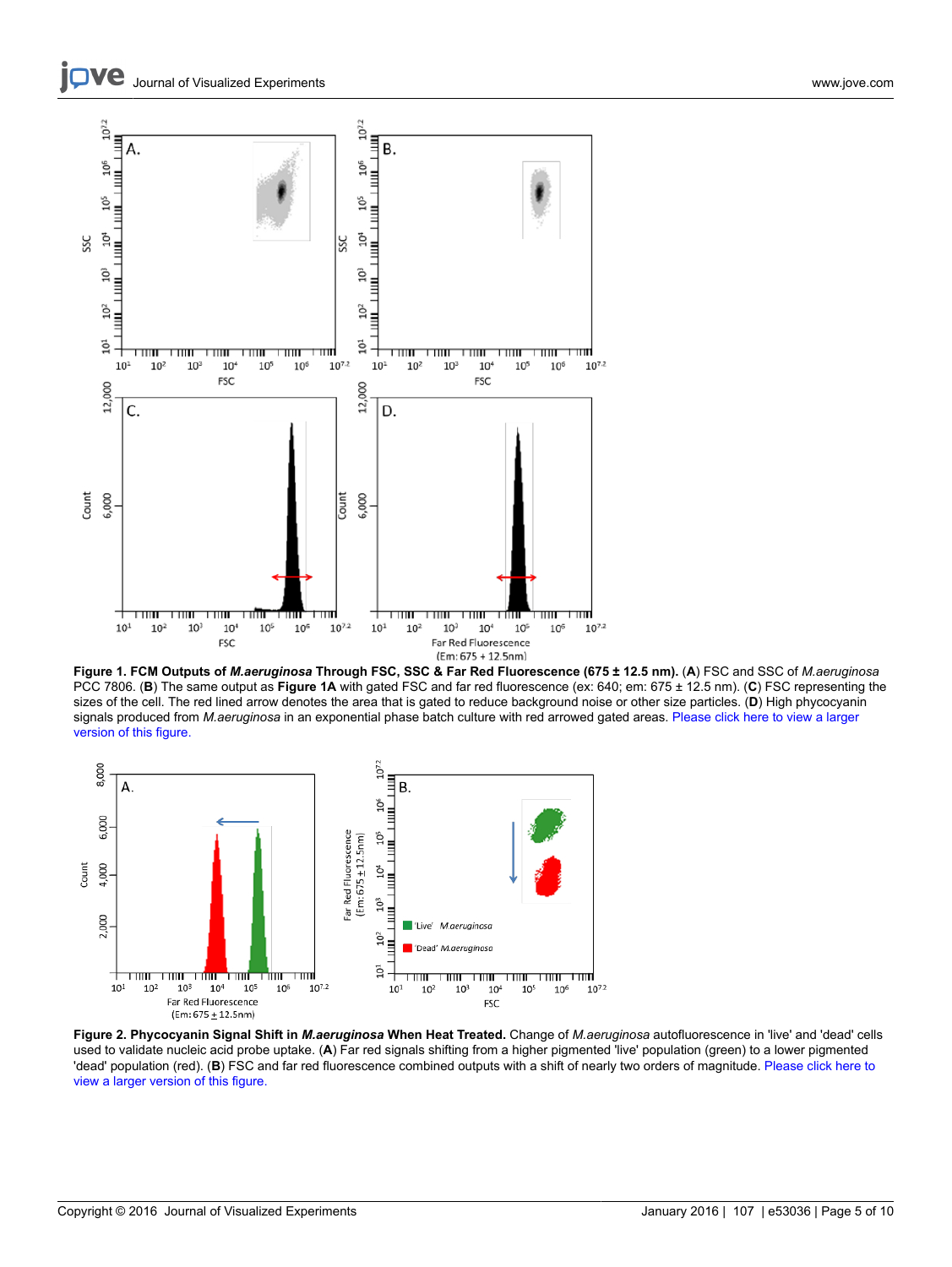

**Figure 3. Orange Fluorescence Shift in** *M.aeruginosa* **From 'Live' Unstained to 'Dead' Stained Cells***. M.aeruginosa* 'live' and 'dead' mixed controls incubated with orange nucleic acid probe at a concentration of 1.0 µm for 30 min. (**A**) FL2 (585 ± 20 nm) channel reports an increased shift from a 'live' unstained population (green) to a 'dead' stained population (orange) through two orders of magnitude.(**B**) A 'dead' stained population (orange) which has decreased far red signals but increased FL2 signals from a 'live' population (green). [Please click here to view a](https://www.jove.com/files/ftp_upload/53036/53036fig3large.jpg) [larger version of this figure.](https://www.jove.com/files/ftp_upload/53036/53036fig3large.jpg)



**Figure 4. Epifluorescence Microscopy of** *M.aeruginosa* **with Molecular Probes.** Microscope images from a *M.aeruginosa* 50:50 live:dead population incubated with nucleic acid probes, all images x1,000 magnification. (**A**) An epifluorescence image of green nucleic acid probe taken up by 'dead' cells. 'Live' cells appear red due to the autofluorescence of chlorophyll. (**B**) Light microscope view of **Figure 4A** showing 'live' green pigmented cells and lesser pigmented 'dead' cells, with membrane damage. (**C**) Live:dead 50:50 mixed *M.aeruginosa* population. (**D**) Orange nucleic acid probe incubation from **Figure 4C**, with 'dead' cells revealing an orange colour through epifluorescence microscopy. [Please click here](https://www.jove.com/files/ftp_upload/53036/53036fig4large.jpg) [to view a larger version of this figure.](https://www.jove.com/files/ftp_upload/53036/53036fig4large.jpg)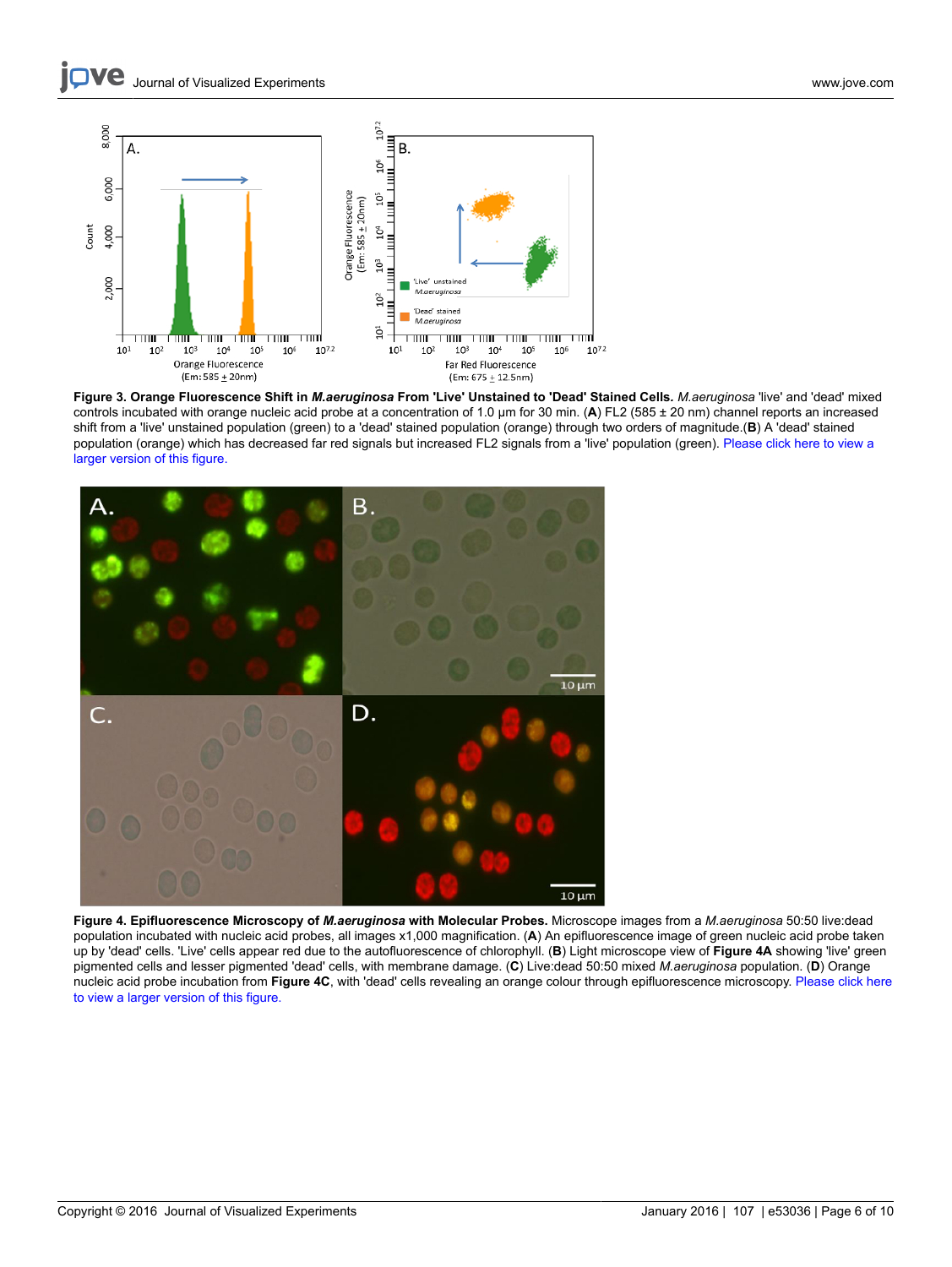

**Figure 5. Percentage of Cells Labelled with Green Nucleic Acid Probe and the Ratio of 'Live' to 'Dead' FL1 Signals.** Mean percentage of *M.aeruginosa* cells stained with the green nucleic acid probe in different concentration and incubation times. (**A**) 0.1 µM did not stain enough cells, 5 µM show non-specific staining and concentrations of 0.5 µM and 1 µM stained nearly 100% of the population, showing optimal incubation times after 30 min (a). (**B**) 'Live:dead' ratios of FL1 signals from an exponential growth phase and heat treated samples. Concentrations of 0.5 µM and 1 µM show good discrimination of FL1 signals increasing with incubation time (RFU ratios two orders of magnitude). Concentrations of 10 µM and over (not represented on graph) show poor fluorescence signal discrimination and overlapping of 'live' and 'dead' populations. [Please](https://www.jove.com/files/ftp_upload/53036/53036fig5large.jpg) [click here to view a larger version of this figure.](https://www.jove.com/files/ftp_upload/53036/53036fig5large.jpg)



**Figure 6. Percentage of Cells Labelled with Orange Nucleic Acid Probe and the Ratio of 'Live' to 'Dead' Signals.** Results from concentration and incubation time changes in populations of *M.aeruginosa.* (**A**) Mean percentage of cells that had recorded an orange fluorescence signal in FL2 with concentrations of; 0.1 µM and 0.5 µM not staining enough cells, 5 µM staining live cells (non-specific staining), along with the optimal concentration of 1 µM after 10 min (a). (**B**) The orange nucleic acid probe 'live:dead' ratios in FL2 show good discrimination and no over lapping of fluorescence signals in concentrations of 1 µM or less and poor overlapping FL2 signals (ratios lower than one order of magnitude) with concentrations over 1 µM. [Please click here to view a larger version of this figure.](https://www.jove.com/files/ftp_upload/53036/53036fig6large.jpg)

| Conc.          | Incubation time (min) |     |       |     |       |                  |       |     |       |      |  |
|----------------|-----------------------|-----|-------|-----|-------|------------------|-------|-----|-------|------|--|
| $(\mu M)$      |                       |     | 5     |     | 10    |                  | 30    |     | 60    |      |  |
| 0.05           | 15.0                  | 0.3 | 22.1  | 0.9 | 28.1  | 1.9              | 41.0  | 1.9 | 50.2  | 2.1  |  |
| 0.1            | 23.5                  | 1.5 | 44.1  | 1.8 | 54.7  | 1.6              | 70.5  | 0.8 | 78.3  | 1.0  |  |
| 0.5            | 49.0                  | 3.4 | 74.8  | 4.8 | 87.6  | 3.6              | 97.3  | 0.8 | 98.8  | 0.1  |  |
|                | 58.5                  | 1.6 | 77.4  | 0.7 | 88.4  | 0.4              | 98.0  | 0.1 | 99.2  | 0.1  |  |
| $\overline{5}$ | 91.4                  | 0.9 | 98.7  | 0.5 | 99.3  | 0.7              | 102.2 | 1.3 | 106.3 | 0.8  |  |
| 10             | 96.1                  | 0.5 | 97.7  | 0.1 | 97.9  | $\overline{0.1}$ | 102.0 | 0.5 | 113.4 | 5.1  |  |
| 50             | 94.6                  | 0.6 | 99.5  | 2.3 | 112.7 | 3.8              | 148.7 | 2.4 | 153.9 | 13.0 |  |
| 100            | 165.8                 | 3.1 | 174.4 | 5.7 | 177.1 | 5.1              | 161.5 | 2.5 | 159.7 | 6.6  |  |

**Table 1. Percentage Uptake of Green Nucleic Acid Probe in Cells.** Table showing data from the optimization experiment using the green nucleic acid probe and a 50% 'live' and 50% 'dead' (heat treated) population sample. The mean percentages of cells that have recorded green nucleic acid probe fluorescence (FL1) have been calculated against the total number of 'dead' cells obtained from a FSC-H count. Values above 100% show non-specific staining (S.E. underlined).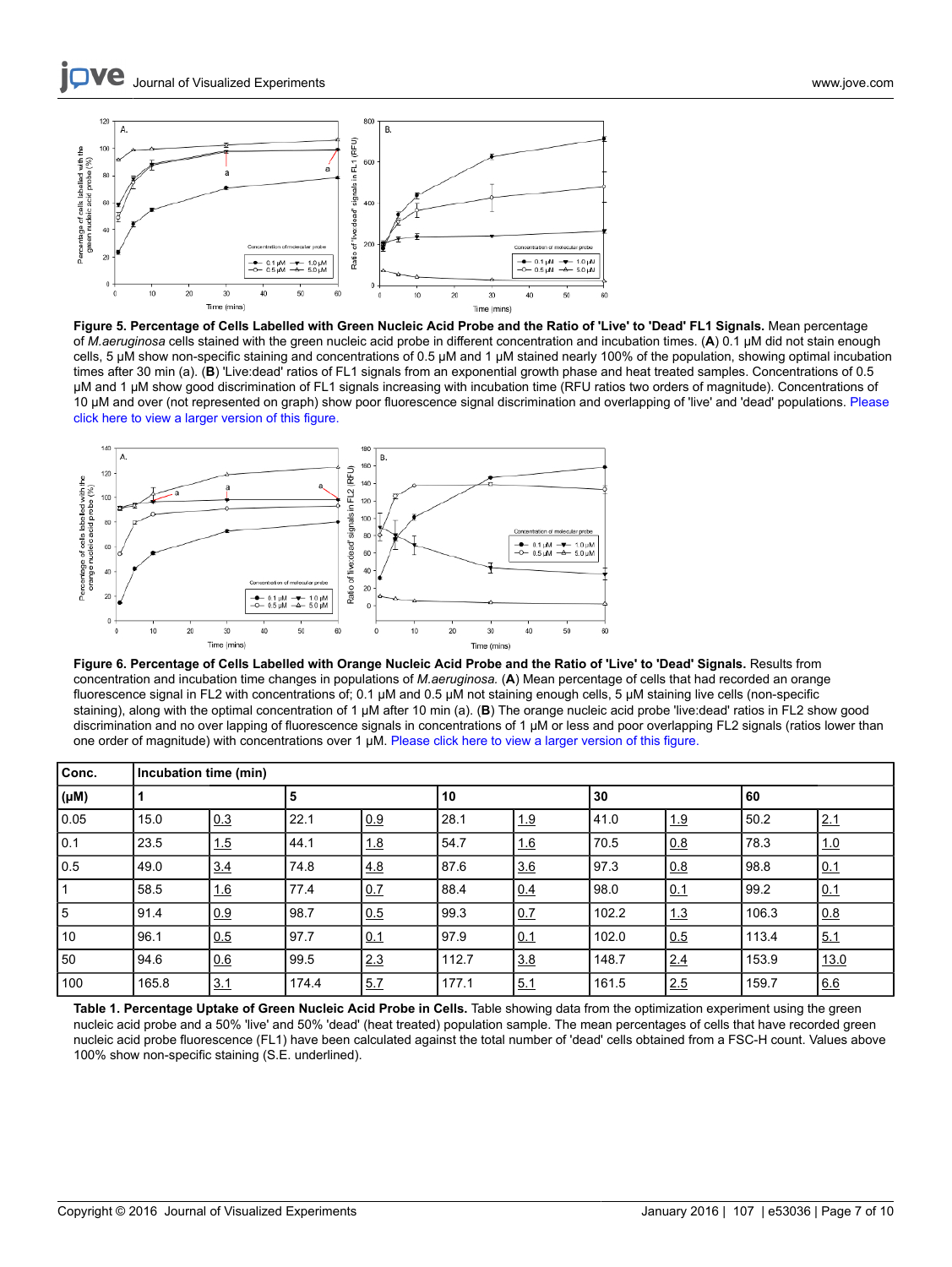| Conc.          | Incubation time (min) |             |       |      |       |      |       |            |       |      |
|----------------|-----------------------|-------------|-------|------|-------|------|-------|------------|-------|------|
| $(\mu M)$      |                       |             | 5     |      | 10    |      | 30    |            | 60    |      |
| 0.05           | 92.9                  | 5.4         | 170.0 | 10.9 | 237.2 | 14.9 | 385.5 | 15.0       | 481.9 | 17.7 |
| 0.1            | 178.3                 | 18.1        | 343.0 | 19.5 | 437.0 | 20.6 | 619.1 | 12.1       | 714.1 | 14.8 |
| 0.5            | 202.5                 | 5.9         | 308.3 | 13.1 | 365.8 | 33.5 | 426.8 | 67.2       | 480.4 | 73.2 |
|                | 205.8                 | <u>12.1</u> | 225.9 | 13.7 | 237.3 | 15.6 | 241.5 | 5.8        | 263.1 | 8.1  |
| $\overline{5}$ | 69.9                  | 2.6         | 53.0  | 0.6  | 40.2  | 1.7  | 27.1  | 3.7        | 21.1  | 3.4  |
| 10             | 44.3                  | 2.9         | 28.7  | 5.6  | 23.6  | 4.9  | 11.6  | <u>1.2</u> | 7.6   | 1.4  |
| 50             | 6.9                   | 0.1         | 3.9   | 0.1  | 2.9   | 0.1  | 1.2   | 0.1        | 1.1   | 0.1  |
| 100            | 1.7                   | 0.1         | 1.3   | 0.1  | 1.1   | 0.1  | 0.8   | <u>0.1</u> | 0.8   | 0.1  |

Table 2. Ratio of Green Fluorescence Signals in 'Live' and 'Dead' Stained M.aeruginosa Cells. FL1 signal discrimination between cells stained with the green nucleic acid probe and non-specific intrinsic recordings. The sample contained a 50% 'live' and 50% 'dead' (heat treated) *M.aeruginosa* of the same population measured over all concentration and incubation times (S.E. underlined).

| Conc.        | Incubation time (min) |            |       |            |       |     |       |      |       |             |
|--------------|-----------------------|------------|-------|------------|-------|-----|-------|------|-------|-------------|
| $(\mu M)$    |                       |            | 5     |            | 10    |     | 30    |      | 60    |             |
| 0.05         | 4.0                   | 0.3        | 14.9  | 0.2        | 23.5  | 0.8 | 39.1  | 2.4  | 37.6  | <u> 1.5</u> |
| $\vert$ 0.1  | 14.6                  | 0.4        | 42.2  | 0.5        | 55.0  | 1.1 | 72.8  | 0.9  | 180.2 | 0.1         |
| 0.5          | 54.5                  | 0.4        | 79.8  | 1.2        | 86.4  | 0.4 | 91.2  | 0.1  | 193.2 | 0.1         |
| $\mathbf{1}$ | 92.0                  | 0.8        | 94.8  | 0.1        | 96.9  | 0.6 | 98.4  | 0.6  | 198.4 | 0.3         |
| 5            | 91.4                  | 1.5        | 93.5  | 1.8        | 102.9 | 5.4 | 118.9 | 0.1  | 124.8 | 0.1         |
| 10           | 95.9                  | <u>1.0</u> | 102.4 | <u>1.8</u> | 132.9 | 6.0 | 148.9 | 4.8  | 132.8 | 5.1         |
| 50           | 107.5                 | 3.7        | 130.6 | 16.6       | 145.2 | 0.2 | 135.4 | 16.2 | 114.6 | 66          |
| 100          | 97.1                  | 0.1        | 130.7 | <u>7.8</u> | 166.1 | 3.5 | 144.7 | 6.8  | 115.1 | 6.2         |

**Table 3. Percentage Uptake of Orange Nucleic Acid Probe in Cells.** Table with optimization data using the orange nucleic acid probe and a 50% 'live' and 50% 'dead' (heat treated) population sample. The mean percentage of cells that have recorded orange nucleic acid probe fluorescence (FL2) have been calculated against the total number of 'dead' cells from a FSC-H count (S.E. underlined).

| Conc.          | Incubation time (min) |      |       |      |       |                  |       |     |       |            |
|----------------|-----------------------|------|-------|------|-------|------------------|-------|-----|-------|------------|
| $(\mu M)$      |                       |      | 5     |      | 10    |                  | 30    |     | 60    |            |
| 0.05           | 20.4                  | 0.9  | 41.3  | 1.3  | 56.1  | 2.4              | 80.4  | 3.6 | 83.3  | <u>1.8</u> |
| 0.1            | 31.2                  | 1.4  | 76.1  | 2.4  | 100.9 | 3.1              | 146.2 | 0.6 | 158.3 | 0.4        |
| 0.5            | 80.6                  | 0.4  | 124.9 | 2.4  | 137.3 | 1.1              | 138.7 | 2.1 | 132.8 | 3.9        |
|                | 89.7                  | 16.0 | 80.9  | 16.9 | 69.1  | 10.7             | 43.0  | 5.7 | 35.9  | 6.5        |
| $\overline{5}$ | 10.4                  | 0.6  | 7.5   | 0.1  | 5.0   | 1.0              | 2.7   | 0.5 | 1.5   | 0.1        |
| 10             | 7.0                   | 0.1  | 3.6   | 0.3  | 2.2   | 0.4              | 1.6   | 0.1 | 1.2   | 0.1        |
| 50             | 2.2                   | 0.4  | 1.6   | 0.3  | 1.3   | $\overline{0.0}$ | 0.6   | 0.1 | 10.3  | 0.0        |
| 100            | 1.7                   | 0.1  | 1.1   | 0.1  | 0.7   | 0.1              | 0.3   | 0.0 | 0.5   | 0.2        |

Table 4. Ratio of Orange Nucleic Acid in 'Live' and 'Dead' Stained M.aeruginosa Cells. FL2 signal discrimination between cells stained from the orange nucleic acid probe (FL2) and non-specific intrinsic recordings. The sample contained a 50% 'live' and 50% 'dead' (heat treated) *M.aeruginosa* of the same population measured over all concentration and incubation times (S.E. underlined).

### **Discussion**

The increased numbers of publications using molecular probes indicates that reliable and informative data can be obtained<sup>5,6,8-15,19,22,23</sup>. As of yet there is no perfect stain for cell viability that can be effective across all species with the same concentration and incubation time<sup>6,10</sup>. Even the same type of probe with altered fluorescence emissions shows a need to establish the correct concentration and incubation time (**Tables 1 & 3**). As seen when using this protocol, the optimal concentration and incubation time for orange nucleic acid probe is 10 min at 1 µM, whereas the green nucleic acid probe would only need half the concentration but takes three times as long (**Figures 5 & 6**). Both of these cell-impermeant cyanine monomers with concentrations above 1.0  $\mu$ M started to produce an overlap in emissions spectra with non-membrane injured cells. This overlap of signals provides evidence that non-specific staining occurs where 'live' cells are taking up the molecular probe. The resulting over fluorescence from non-specific staining generated false positives, underlining the need for protocol development to be carefully established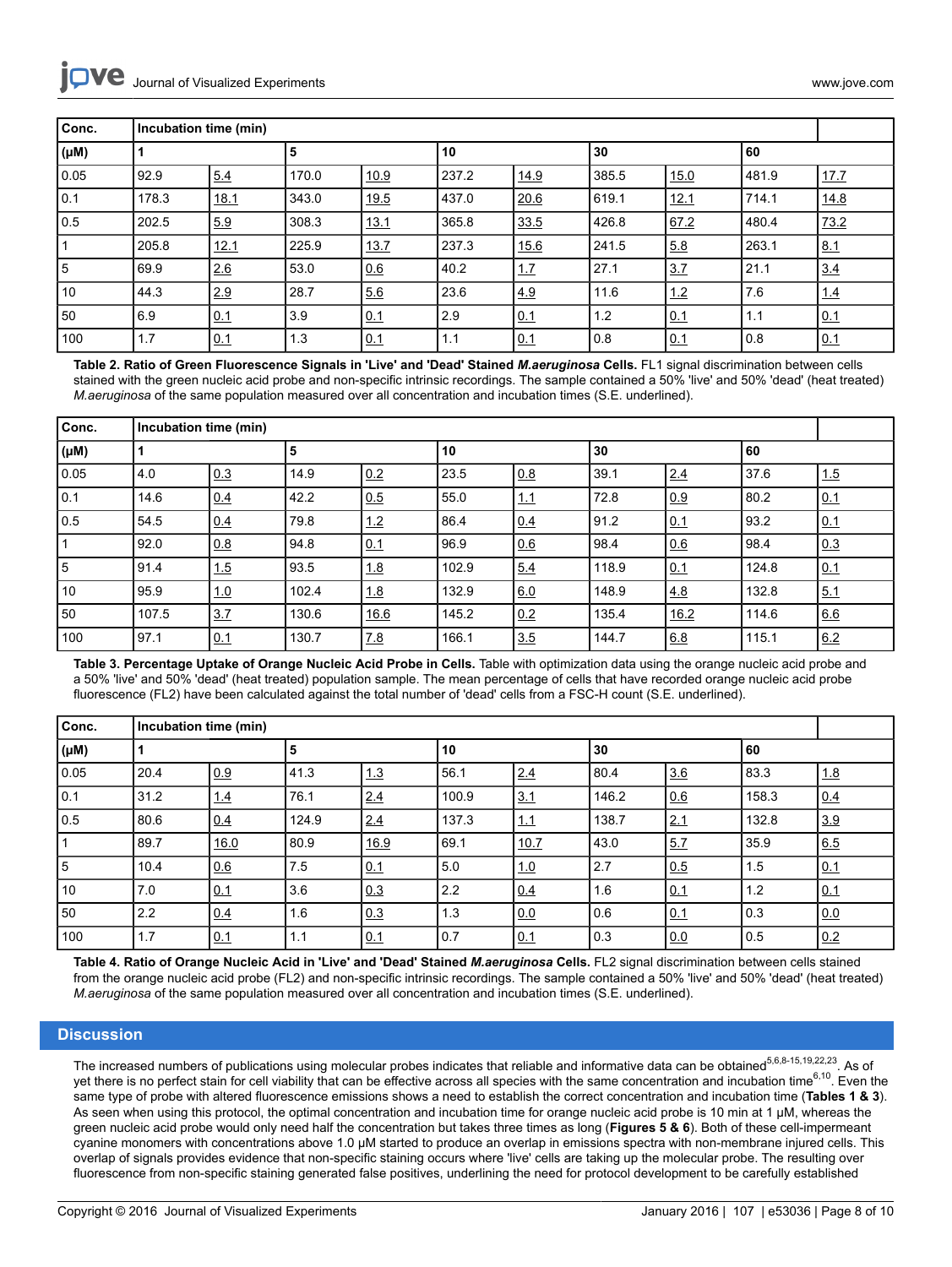for each molecular probe and target organism. The most critical steps in optimizing a molecular probe would be: 1) understanding how the molecular probe interacts with the FCM instrument; 2) adopting suitable live and dead controls; 3) developing knowledge of gating parameters from FCM outputs and 4) modifying the protocol through understanding of in-situ environments.

The light source, optical filters, ability to change PMT voltage and detectors within flow cytometers vary from manufacturer to manufacturer, so an awareness of what excitation wavelength from the laser and where the emission spectra lies in relation to the fluorescence channels are crucial. With acquisitions of data, thresholds can be imposed increasing resolution that would otherwise be lost to perhaps background noise, debris or dead cell aggregates. Molecular probes may offer insight into the viability of species without cultivation, through single parameters such as, membrane potential, DNA content and enzyme activity. However, within environmental samples there can be many organisms of a similar cell size and fluorescence. In addition within uniagal cultures, populations of cells will inevitably have a degree of physiological states<sup>3</sup>, which may affect molecular probe uptake. One of the main advantages of FCM is its ability to distinguish and characterise physiological states at the individual cell level in real time, which is essential when studying microorganisms viability *in-situ,* as they are often subjected to rapid and dynamic conditions. Despite its frequent use, the concept of cell viability still remains difficult to define. Usually applied to cellular proliferation, viability is very much scored on a growth based approach. This underpinning assumption may fall short, as conditions may not suit individual cells to reproduce but they may still be tolerable. Cells in a nonproliferating physiological state which have entered a quiescence or a  $G_{(0)}$  cell cycle phase<sup>27</sup> may not interact with a molecular probe giving false negatives in DNA cycle or metabolic based probes.

Using laboratory grown or freshly isolated cells to optimize molecular probes will aid the refining of data used in ecological studies. Cells used in optimization from batch cultures are commonly taken at exponential or early stationary phases and assumed to have the highest viability. However, extra caution must be taken when using high cell densities, those in a late stationary phase or microbes producing extracellular matrices. In this protocol the control for the dead population of cells were exposed to 60 °C heat for 1 hr, with confirmation of membrane damage and pigment degradation seen through microscopy (**Figure 4**) and FCM fluorescence outputs (**Figures 2 & 3**). Simulating the causes of natural cell death is extremely difficult as; ingestion by grazers, viral lysis, programmed cell death or the possibility of asymmetric division<sup>24</sup> are not always feasible or be observed under laboratory conditions. Experimental modes of morality are often questioned as they may not be equivalent to stresses induced from the environment (*e.g.,* heat killing) and there may be a heterogeneous response, by which certain individuals are killed<br>and other cells show no observable cell degradation or death<sup>3,25</sup>. To avoi

Various alternate methods have been employed to analysis cell viability in cultures in conjunction with molecular probes. Epifluorescence microscopy is a traditional technique used, although photobleaching or the introduction of artefact signals from nearby cells may give an under or over estimate of a populations physiological state if not recorded quickly enough. This makes optimization through imaging very difficult, with potentially low accuracy. Genomic assessment of cellular viability using both DNA and RNA amplification methods such as; polymerase chain reaction (PCR), reverse transcriptase (RT-PCR) and nucleic acid sequence-based amplification (NASBA) have also been used. However, genomic assessment serves only as an indirect method of viability validation as the persistence of nucleic acid heavily depends on environmental conditions, with the correlation of actual cell viability potentially varying immensely<sup>28</sup>. By using a combination of light scatter and / or fluorescence through natural photosynthetic pigments (**Figure 1**) gating of populations can: increase resolution of data, identify rare population responses and reduce false positive results. FCM along molecular probes stands out from the previous mentioned techniques in testing single cell physiological for its speed, accuracy and recording of multiple parameters.

FCM is a powerful analytical tool in aquatic microbiology and with the addition of molecular probes has a wide potential in a number of areas including, single cell and community analysis to industrial sectors (*e.g*., monitoring drinking water supplies). Future advances could see FCM incorporate fluorescence *in situ* hybridization (FISH), which can detect and localise specific genetic sequences in individual cells within dense heterogeneous samples. The development of FCM and molecular probe portability for *in-situ* recordings could provide vital data on water sources to implement early strategies for resource management. Following the optimization protocol developed here, FCM and molecular probes can potentially play a critical role in providing valuable data about microbial physiology in aquatic environments.

### **Disclosures**

The authors declare that they have no competing financial interests.

### **Acknowledgements**

The authors would like to acknowledge PhD student Dave Hartnell and Bournemouth University for support and funding for the research and **facilities** 

#### **References**

- 1. Kell, D. B., Kaprelyants, A. S., Weichart, D. H., Harwood, C. R., & Barer, M. R. Viability and Activity in Readily Culturable Bacteria: A Review and Discussion of the Practical Issues. *Anton. Leeuw. Int. J. G.* **73**,169-187 (1998).
- 2. Adams, D. G., & Duggan, P. S. Tansley Review No. 107. Heterocyst and Akinete Differentiation in cyanobacteria. *New Phytol.* **144** (1), 3-33 (1999).
- 3. Lidstrom, M. E., & Konopka, M. C. The Role of Physiological Heterogeneity in Microbial Population Behavior. *Nat. Chem. Biol.* **6** (10), 705-712 (2010).
- 4. Dagnino, D., de Abreu Meireles, D., & de Aquino Almeida, J. C. Growth of Nutrient-Replete *Microcystis.* PCC 7806 Cultures is Inhibited by an Extracellular Signal Produced by Chlorotic Cultures. *Environ. Microbiol. 8.* (1), 30-6 (2006).
- 5. Davey, H. M., Kell, D. B., Weichart, D. H., & Kaprelyants, A. S. Estimation of Microbial Viability Using Flow Cytometry. *Curr. Protoc. Cytom.* **Chapter 11**, Unit 11.3 (2004).
- 6. Davey, H. M. Life, Death, and In-Between: Meanings and Methods in Microbiology. *Appl. Environ. Microb.* **77** (16), 5571-6 (2011).